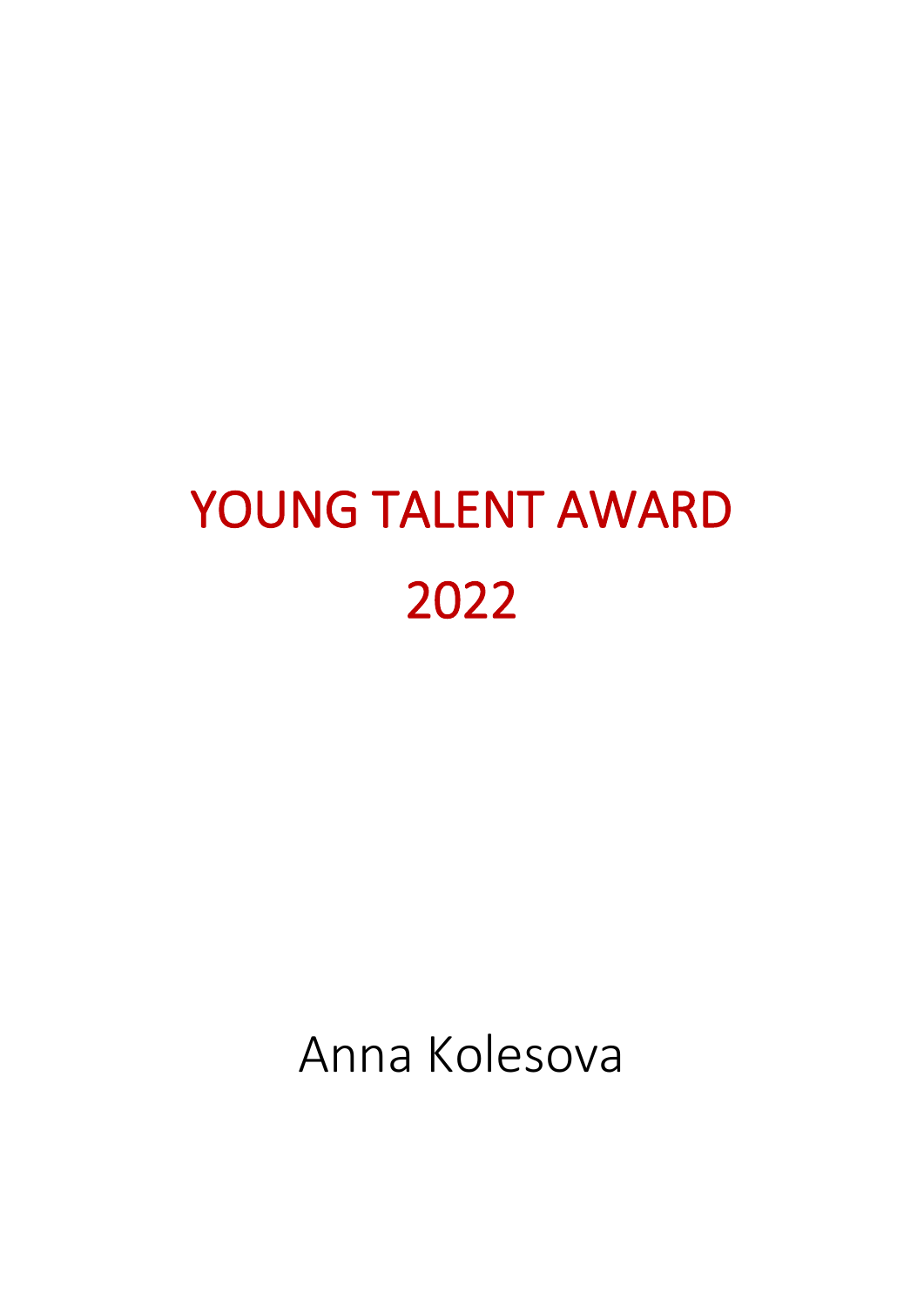## PRINT PRODUCTS IN THE CIRCULAR ECONOMY AND THEIR SUSTAINABLE FUTURE

- How do you see print products (graphics and packaging) in the circular economy?
- What is your vision for print for a sustainable future?

A constant increase of the world population lead to a higher demand of raw materials necessary to reach the market request for products. The combination of these factors brings the awareness even more on the fact that raw materials are limited, and the consistency of their exploitation will make the new generations face a huge crisis. This, without even considering the environmental pollution created by the savage extraction of raw materials and the economic and political pressures that are generated from the inter-dependencies between countries that are poor in raw materials and the ones naturally rich in raw materials.

The solution is the implementation of a circular economy. In fact, the goal of the circular economy is to reduce or eliminate the waste production thought prolonging the life of a product. How the print products such as packaging can participate in a circular economy and have a sustainable future? I strongly believe in and support the European Union new circular economy action plan, that was published in March 2020. It has been presented by the European Commission as a new industrial strategy belonging to the European Green Deal, the Europe's new agenda for sustainable growth. Additionally, in February 2021 the European Parliament demanded extra action to achieve by 2050 a fully circular economy that is toxicfree, carbon-neutral, and environmentally sustainable. In fact, the main goal is to move from a system that creates waste, uses energy from finite sources and has like procedure the takemake-dispose model, to a system that eliminates waste, uses energy from renewable sources and has like philosophy the make-use-recycle model. Indeed, the goal here is to extend the life cycle of products to minimize as much as possible waste production and the exploitation of raw materials. To achieve this, a comprehensive and complex system has been thought through from the very initial state of a product, starting from its design to its production or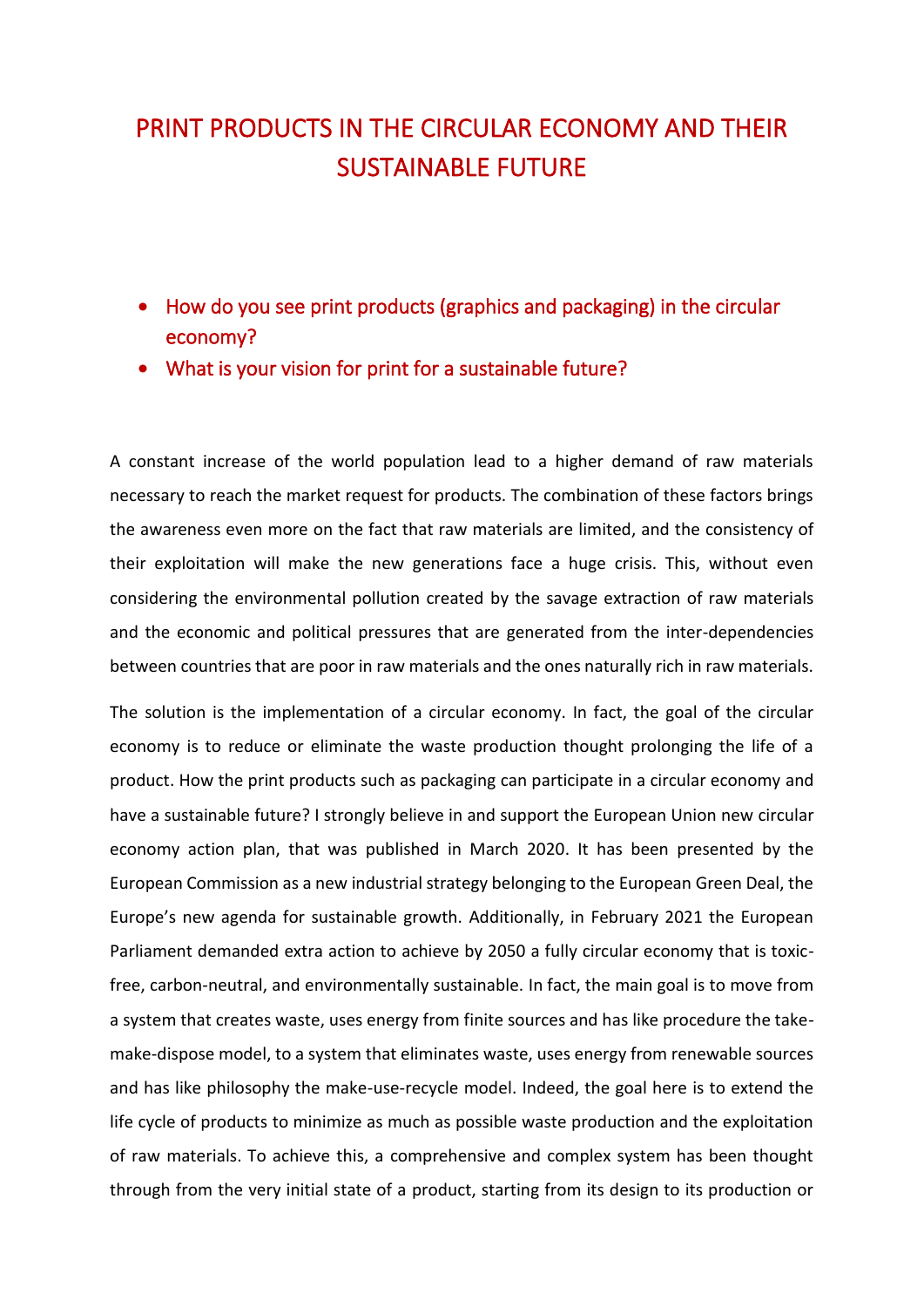remanufacturing, to its lifetime, distribution, consumption, use, reuse or repair, collection, recycling, residual waste, incorporating logistics as well.

Another relevant aspect that I consider can´t be ignored it is about people mindset. In fact, this is an important step from where to start, challenging the old mindset of the linear economy, that has been applied by the old businesses for more than a century. In this case start-up companies together with fresh-minded and young enthusiastic people will become part of the engine that will move the whole economy towards a change. The benefits of implementing a circular economy are many, and this include less pressure on the environment, a more secure raw materials provision, an increase of competitiveness on the market, stimulating innovation, boosting economic. A circular economy can be seen also as very promising in creating new jobs in the society. The European Parliament is estimating that this will consist in the creation of about 700,000 new jobs in the European Union by 2030. As a sense of consequence, it is logical to deduce that the printing industry will be affected by this forecast, both by new employment and by a new business approach. Considering the waste production, the packaging industry has not been facing a hard time neither during the Corona Pandemic crisis.



Global Packaging Printing Market 2018-2028 (USD Billion)

The impact of the packaging on the environment, how much CO2 has been produced for its manufacturing, how well can be recycled have become one of the main concerns for the

*Figure 1: Global packaging printing market 2018-2028 (USD Bilion)*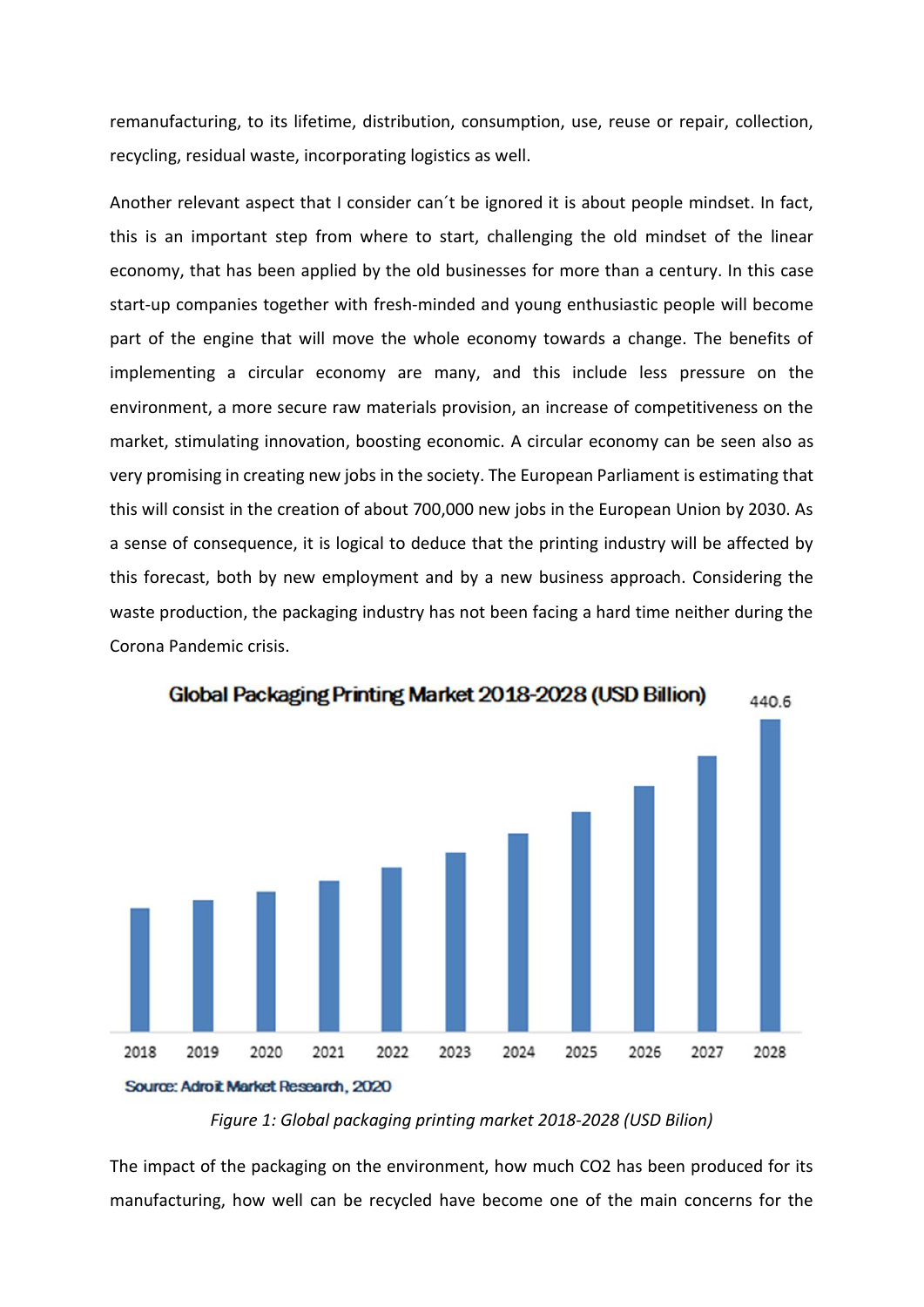consumers when purchasing goods. Therefore, this is also creating pressure on the companies to increase their concern about these matters if they want to stay competitive on a market where buyers are more and more educated about environmental problems and climate change. Packaging printing is one of the main revenue incomes in the printing market, and it is expected to expand from USD 320.6 billion in 2019 to USD 440.6 billion by 2028, approximately at a CAGR of 5.7% according to Adroit Market Research 2020 (figure 1). This positive factor rises at the same time the demand for packaging material, that must correspond to the requirements of the new European rules, and to the design and values that customers desire.

Some company's leaders belonging to the global printing industry like Canon, Epson, HP, and Xerox are leading by example and working on offering many sustainability benefits in future, such as creating much less waste and using less chemicals in production environment. It is obvious, that a global corporation has a much bigger environmental footprint than a small printer. To become more sustainable, manufacturers, vendors and their customers could be implementing recycling programs, machine upgrading offers, software for a smoother production with less waste, energy-efficient machinery, and many other options. An important change will only happen, if the printing industry is determined to invest in making more sustainable business models, like seriously considering using sustainable and recycled materials and inks as well as energy-efficient processes in manufacturing and printing itself, allowing therefore the production of goods (e.g. in packaging and in the graphic industry) that can be highly recyclable. The companies should work their way towards eliminating dangerous chemicals and substances wherever possible. The parts used in the manufacturing could be recycled within the industry to create re-furbished machinery. There is also a specific section in the New Circular Economy Action Plan dedicated to plastics, largely used in the packaging industry, urging the reduction of over-packaging, a re-use and recyclable design friendly approach and a reduction of the complexity of materials to facilitate their disposal. The global market leaders in the printing industry, as the names mentioned above, can be a source of inspiration for other printing companies to work towards a sustainable printing future. In fact, this can build an optimistic vision that there is a high probability to reach the goals of the European Union new circular economy action plan on time, by 2050.

Nowadays despite of our awareness about the huge amount of waste produced by the packaging, we still get our goods fully packed as there is no option available (besides, of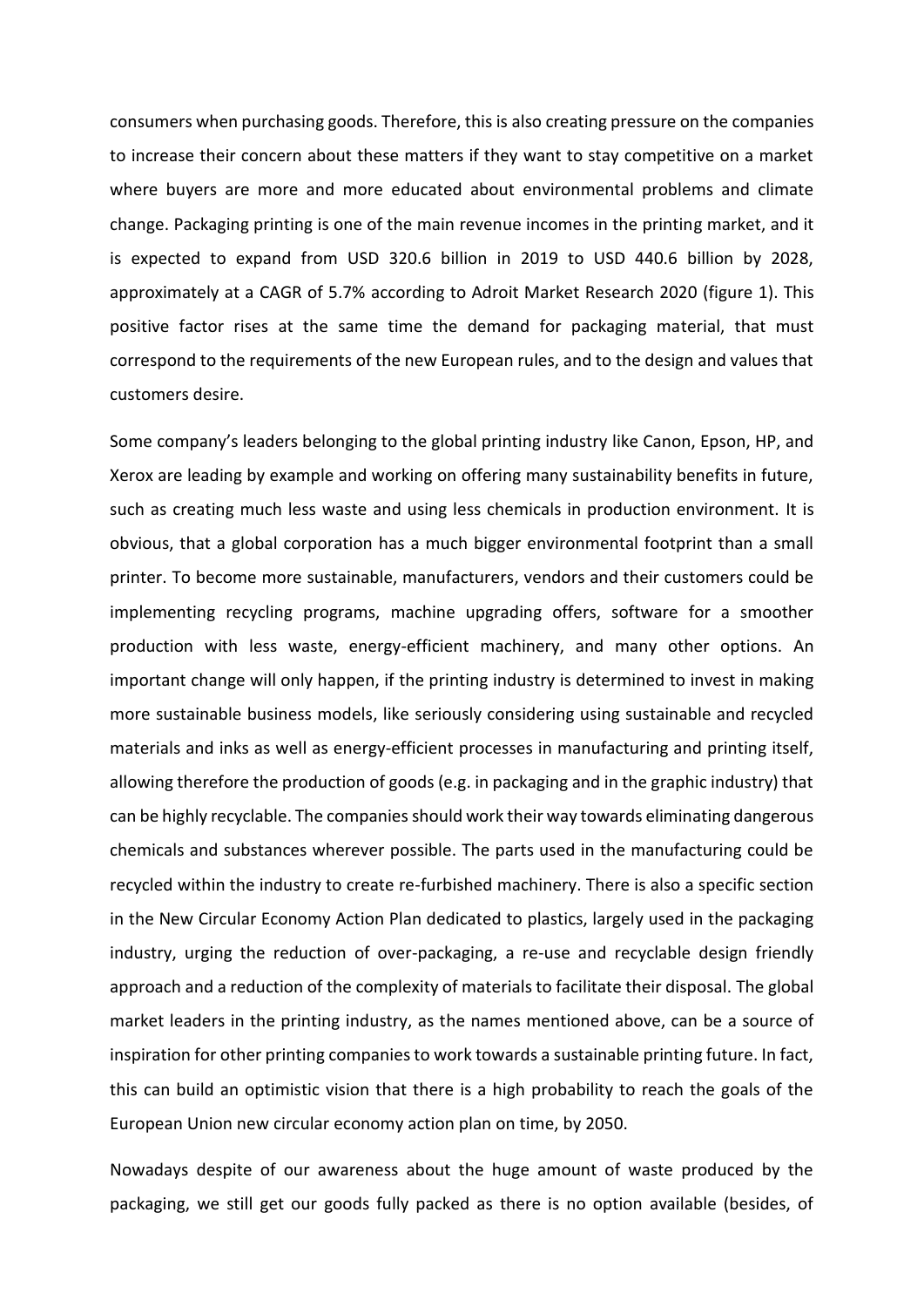course, having a cow at home and get the milk directly to the glass). After opening the package, it goes straight to the dustbin as there is no point in collecting it at home. Although, it is possible to change the non-sustainable system. I believe that in the future the concept of reusing packagesto refill them, already adopted by the cafeteria and canteen of the University of Stuttgart and Hochschule der Medien University, is a wining approach that can be largely expanded to many fields. A concrete example of how the packaging waste could be reduced, and the correlated shopping philosophy, will be presented in the following text (figures 2-6).

Imagine the grocery store where the products are not wrapped into a package as each customer has its own box or bottle to fill it up with the necessary food products. How would it look like?



## *Figure 2: Containers with the food products (self-painted).*

The shop would have multiple huge containers with the taps in the middle of it so that the customer can come with the own box/bottle/package or get those from the shop, which can be used for many years, and fill it up with the desired food product. On the right down corner of the figure 2 we can see the labels which customer must stick on the box. The labels provide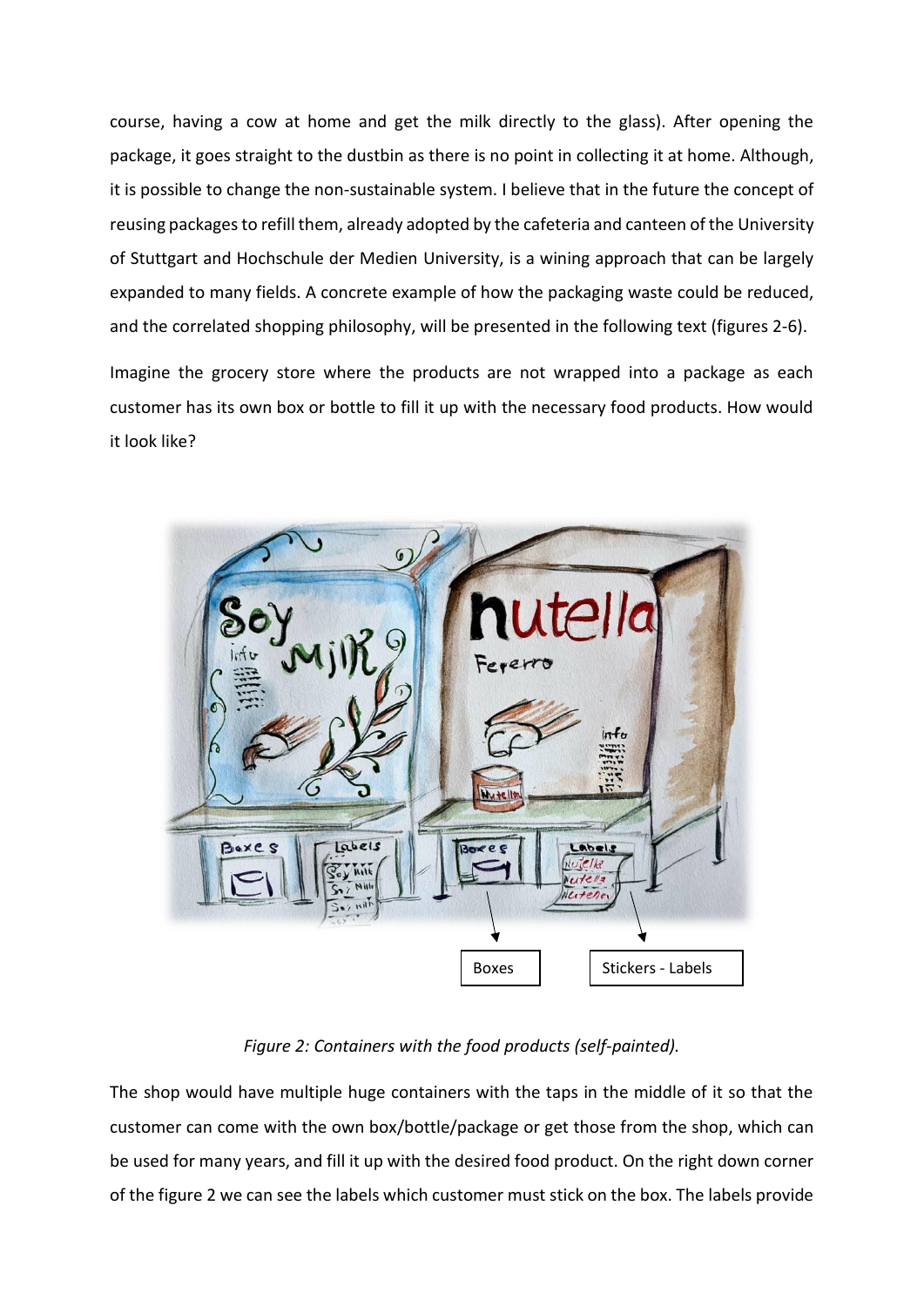the product and a company information as well as have a bar code. The labels can be easily attached and detached. Therefore, after the product is used the customer should return the labels to the shop and get some money for it. The same with the worn-out boxes. Monetary remuneration and awareness of sustainability would motivate the customers to do so. Afterwards, the boxes and labels would be recycled and start their new life cycle again after the remanufacturing. The process is illustrated on the images below (figure 3-6):



*Figure 3: The customer comes to the shop with the reusable boxes/shopping containers(selfpainted).* 



*Figure 4: Old labels and boxes can be returned at the stand at the entrance of the shop(selfpainted).*



*Figure 5: Customer uses his own packages to fill them up with the goods (self-painted).*



*Figure 6: The old labels and packages go to the recycling stage (self-painted).*

This strategy will contribute into sustainability and the reduction of the waste dramatically.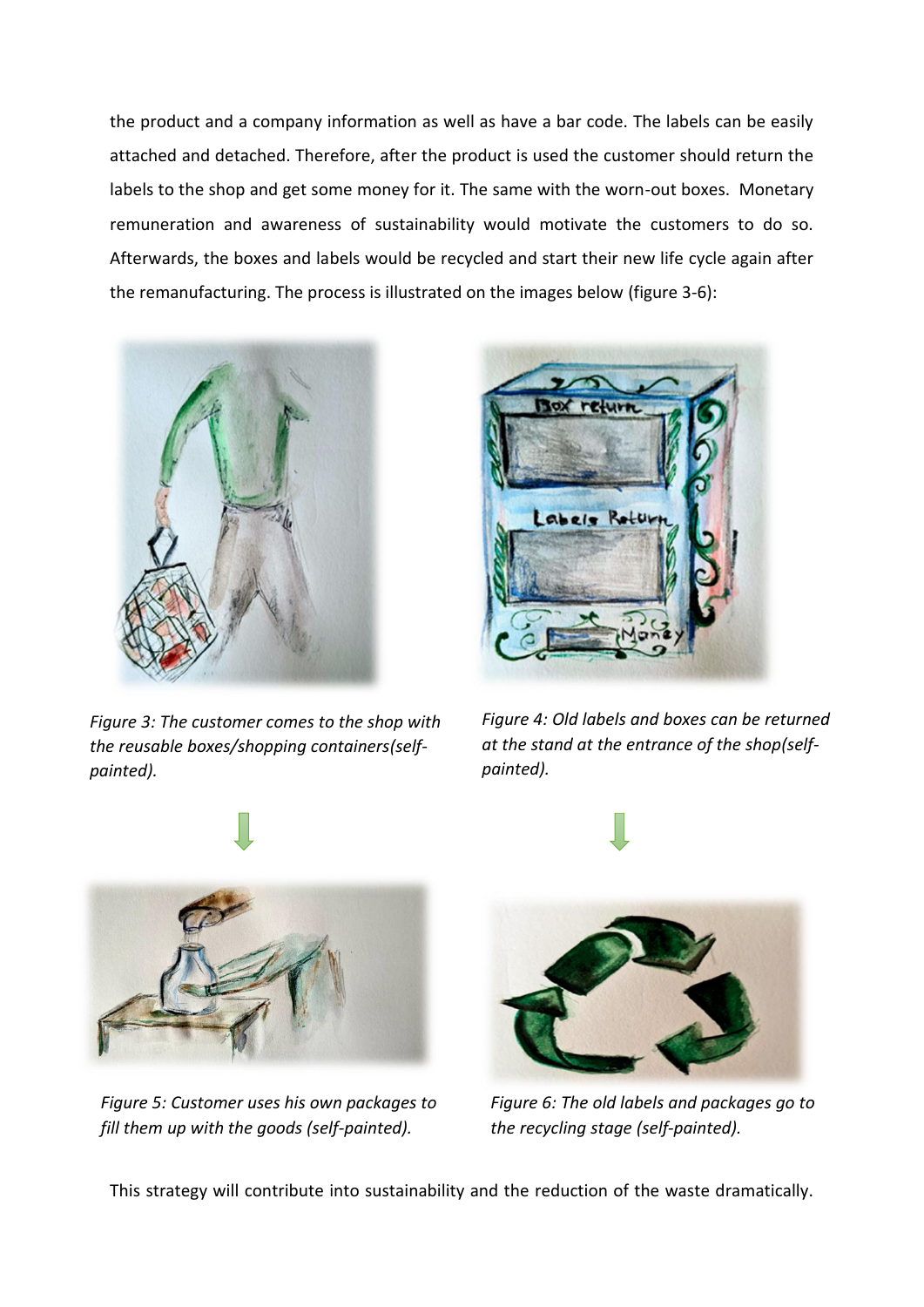Although, to implement this idea strong support from the customers as well as from the government is required.

As already mentioned above, young generations play a relevant role in the transition from the linear economy to the circular one. Therefore, I would like to mention in the next paragraphs a questionnaire that I was conducting together with my classmates within the course "Supply chain management", hold by Professor Dr. Thaler Klaus at Hochschule der Medien between December 2021 and January 2022, involving many students, but also people of various backgrounds. The goal was to assess the overall sustainability of the print industry and investigate more on what new generations think about the printing industry and its future. Out of 114 participants, 54% were students, 41% in the age range between 18 and 24, 65% of the participants were interested in the printing industry and 69% consider that the printing industry has a future. To the question "In your opinion is the printing industry attractive for young people?" there was a positive trend of answers, with 40% yes and 32% maybe, stating that there is a predominant interest. Some of the reasons the participants to the questionnaire gave to justify why they consider the printing industry attractive are: "Printing makes an idea alive. All digital forms shapes and drawings can become real through printing they become something that you can touch you can see in real life", "There are certain areas where the print industry is booming, for example packaging, but on the other hand commercial printing and the advertising market is declining as there is more positive approach and growth for E marketing", "Printing industry can be a form of joining art with engineering and therefore be attractive to young people".

In the questions on the environmental sustainability of the print industry, the answers received have a tendency towards uncertainty, compared to other areas in the survey (economic, technological growth etc.), as seen in figure 7 and 8. Reasons for participant's answers include intensive amounts of resources and energy consumption, large water consumption, harmful compounds within inks, companies unable to afford more sustainable solutions and excessive paper wastage. When asked for solutions, participants answered that renewable materials, environmental management of individual areas of the industry, using recycled paper, affordable sustainable options, cheaper ecological energy, and consolidation of supply processes should be seriously take in consideration.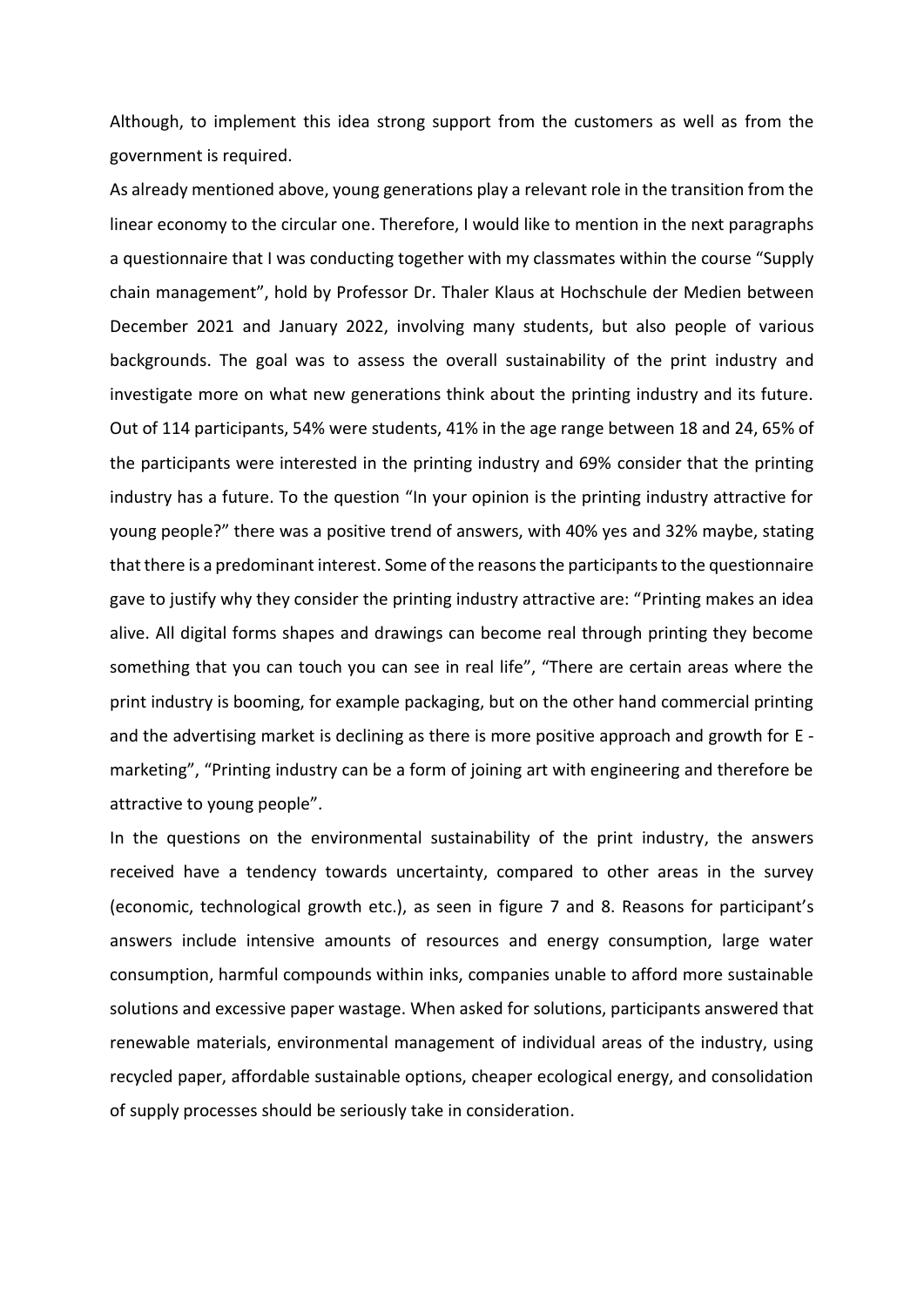

*Figure 7: Survey results – sustainability of the printing industry*



*Figure 8: Survey results – printing industry and the impact on the environment*

Additionally, by analysing the results of the survey, we could immediately realize that the interest of young people towards the printing industry exists for different reasons. These same reasons can be used as an inspiration to promote the printing industry to the new generations, by directly pointing at the aspects that meet their interests, like a combination of art and engineering, technological developments, environmentally friendly future perspectives. In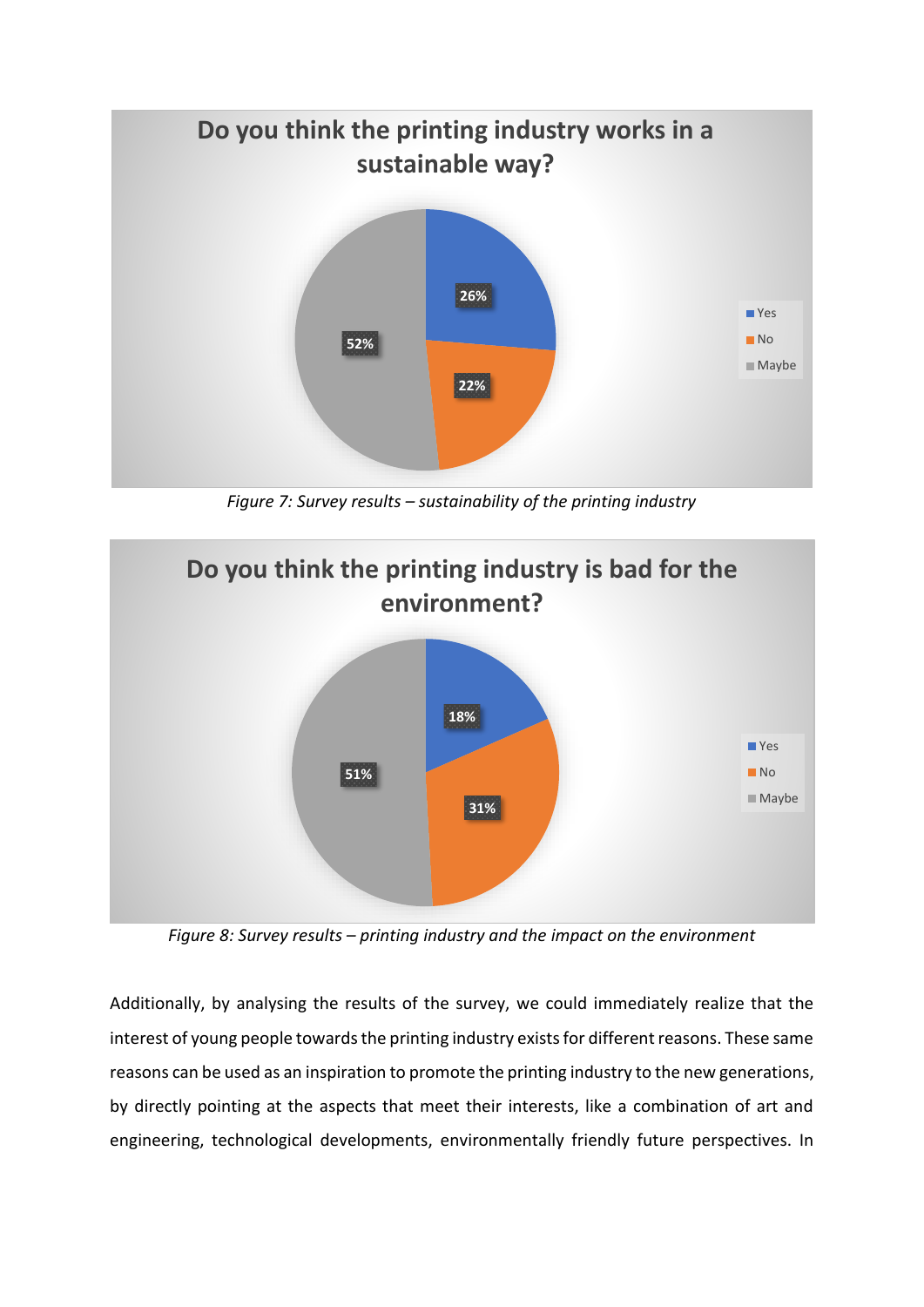fact, 86% of the participants think that the printing industry is diverse, 93% that is high-tech and automated, but the majority is uncertain if printing is bad for the environment.

Therefore, the printing industry should seriously take in consideration the opinions of the young generations and start to increase awareness about the industry strengths, as well as focusing on understanding the needs and visions of young people and match them to their own. I also think that the future of the printing industry depends on how the printing businesses will react and adapt to circular economy and sustainability. Consequently, if printing companies, and especially the leaders in this field, make strong decisions to have as philosophy sustainability and circular economy in their business model, it could be an additional important factor to attract young people in the industry. Indeed, this can be seen as an advantage for both parties, since the industry needs engaged, enthusiastic and creative minds to deal with the new challenges and changes for a greener system, while young people will be motivated and willing to achieve these goals and perform accordingly.

As a conclusion I strongly believe that we, the next generation of print professionals, are driven by the desire to make a change. We are enthusiastically looking for a space in the industry where we can express our innovative ideas, our creative solutions and realize our dreams within a working environment that has an open mindset and appreciate our motivation to make a change, working together towards a sustainable future and a circular economy model.